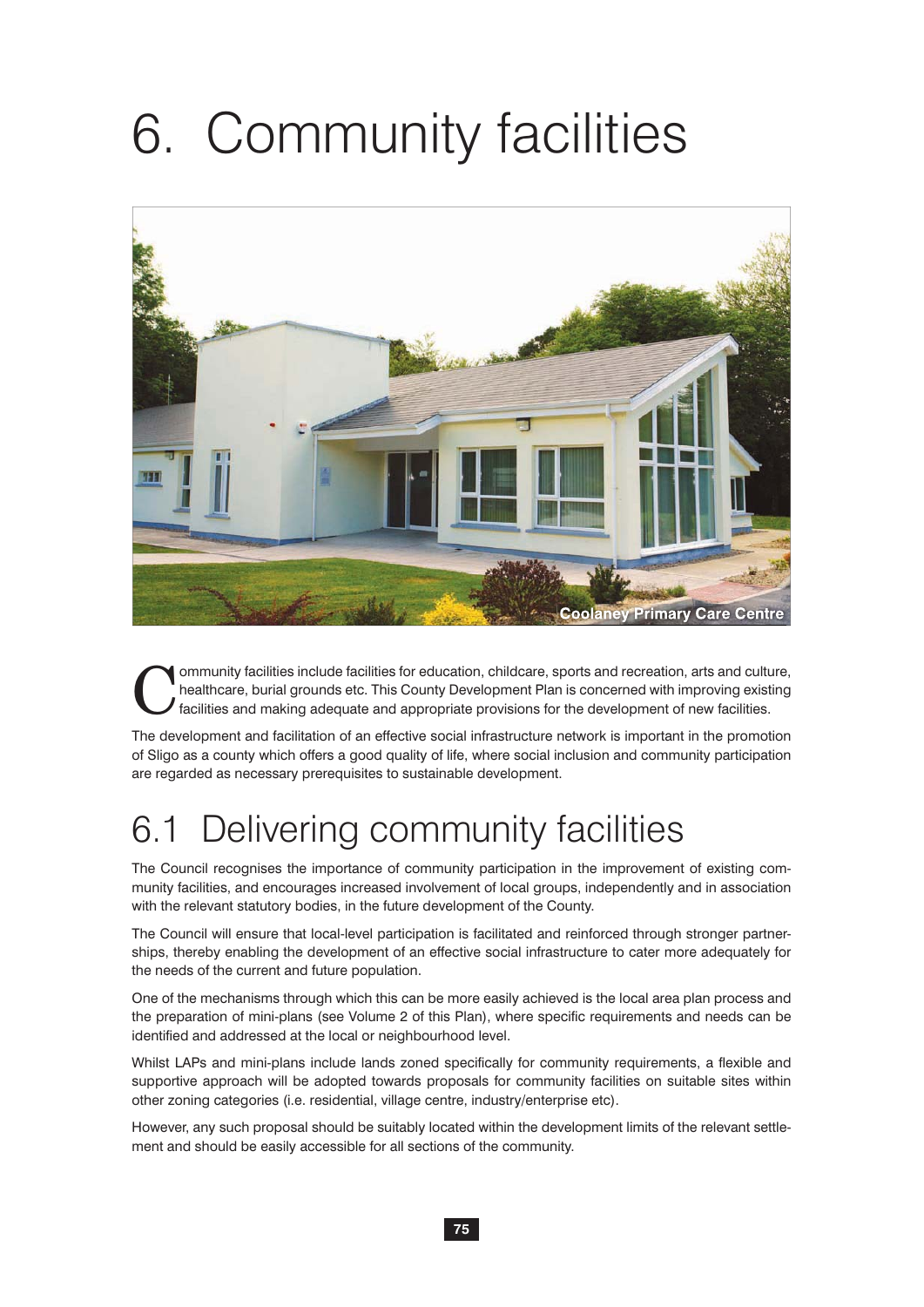#### **Community facilities policies**

It is the policy of Sligo County Council to:

- **P-CF-1** Assist as far as possible in the provision of community facilities by reserving suitablylocated land, by assisting in the provision of finance for their development (where appropriate), and/or by the use of the development management process to ensure provision is made for such facilities as the Council considers appropriate.
- **P-CF-2** Encourage high standards in the design and finishes of community facilities.
- **P-CF-3** Continue to apply development levies to provide for recreational and community facilities relating to new developments.
- **P-CF-4** Optimise existing and proposed physical resources / infrastructure by supporting multi-functional building use and provision.
- **P-CF-5** Recognise the importance of community participation in the improvement of existing community and recreational facilities, and encourage increased involvement of local groups, both independently and in association with the relevant statutory bodies, in the future provision of such facilities.
- **P-CF-6** Encourage the siting of community facilities in suitable locations, especially within residential / village centre areas, or close to existing facilities / services and public transport routes.
- **P-CF-7** Work with relevant agencies in identifying areas for the provision of quality social infrastructure.
- **P-CF-8** Promote social inclusion by exploring ways to integrate minority groups into the community and by supporting the development of fully-integrated communities catering for people of different ages and incomes. The Sligo County Community Forum will have a key role in implementing this policy.
- **P-CF-9** Encourage the establishment of specific bodies and programmes to facilitate the integration of those with special needs, and people of all age groups.
- **P-CF-10** Adopt a flexible and supportive approach towards proposals for the provision of community facilities within a wide variety of land-use zoning categories, in particular lands zoned for community facilities, village-centre mixed-use zones, residential development and commercial/enterprise uses. Any such proposal should be suitably located within the development limits of the relevant settlement and should be easily accessible for all sections of the community. It is also acknowledge that some community facilities may be accommodated in rural areas, subject to site suitability.
- **P-CF-11** Consider the accommodation of small-scale community enterprise developments within existing and proposed community facilities areas, subject to appropriate design, layout and servicing.

#### **Community facilities objective**

It is an objective of Sligo County Council to:

**O-CF-1** Facilitate the phased redevelopment of the existing Wisdom services care facility at Cregg, to provide an integrated residential and educational community to include a range of facilities for those with and without intellectual disabilities and special needs, subject to the availability of adequate wastewater treatment infrastructure.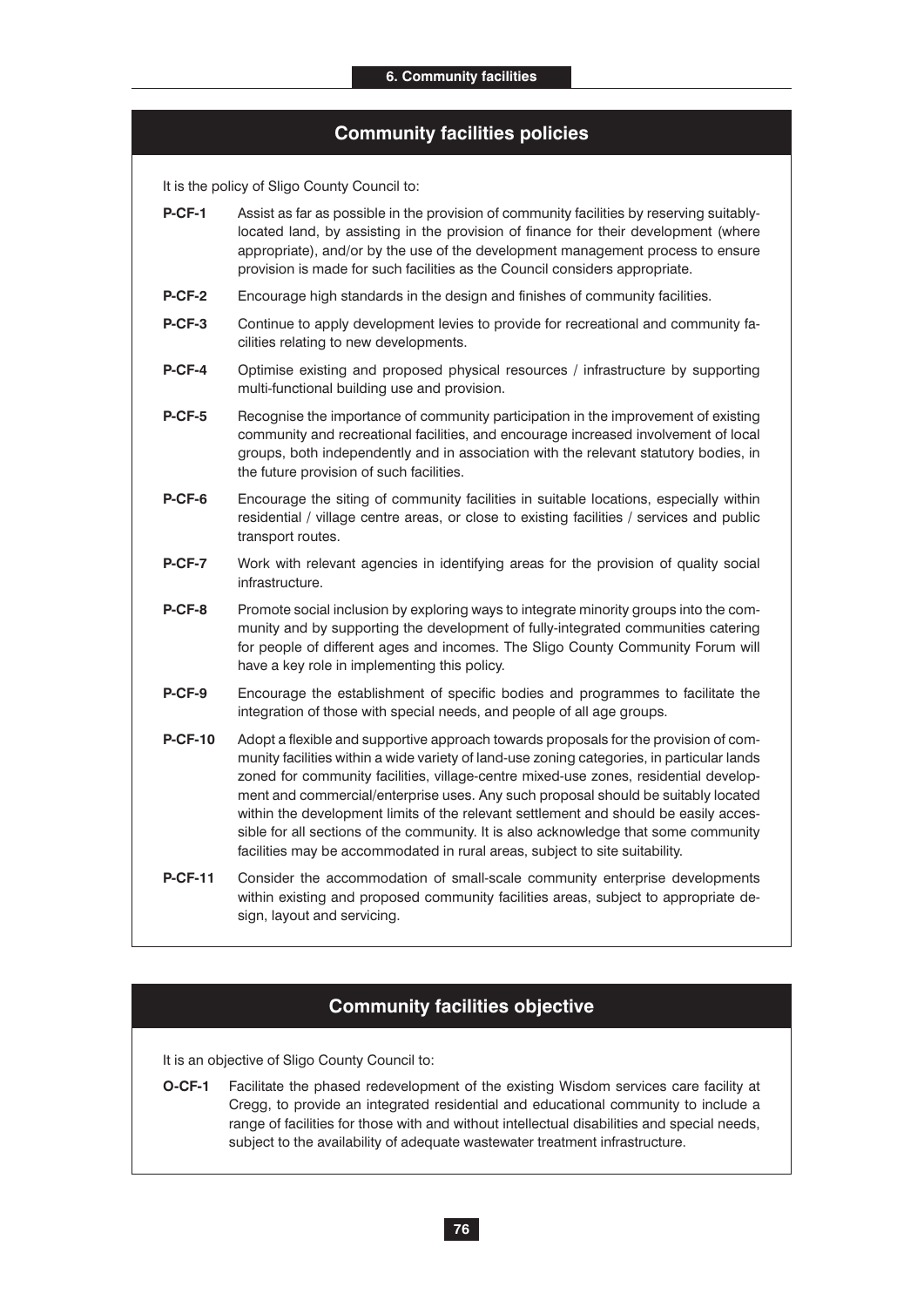### 6.2 Education

The Department of Education and Science is responsible for the delivery of educational facilities and services. The County Council's responsibility in this regard is to ensure that adequate serviced or serviceable land is available to meet current and future requirements.

One method of addressing these future requirements is by reserving suitable sites in settlements through the mini-plan and local area plan adoption processes. Whilst sites may be specifically reserved for this purpose, education and related uses should be favourably considered within a variety of land-use zoning categories, thereby ensuring sufficient flexibility to accommodate future needs.



County Sligo contains a wide range of educational facilities. At third level, the Institute of Technology (IT) and St. Angela's College both play important roles. IT Sligo is located within the Sligo and Environs Development Plan area. St. Angela's College, part of the National University of Ireland (Galway), is located within the County Development Plan area, currently serves over 800 students and has continued to experience significant growth in recent years.

#### **Education facilities policies**

- **P-ED-1** Support the provision of additional land for educational uses through the consideration (on suitable sites) of such facilities in a wide variety of land-use zoning categories, in particular lands zoned for community facilities, mixed uses and residential development.
- **P-ED-2** Promote the location of new educational facilities within existing settlements, and preferably near community facilities (such as community centres, playing fields and libraries) and public transport services. Only in exceptional cases will out-of-town locations be considered.
- **P-ED-3** Support the educational institutions in their plans to expand and develop.
- **P-ED-4** Encourage and support the development of further educational facilities and training programmes to ensure a suitably skilled local workforce, including facilities for children and adults with special needs.
- **P-ED-5** Encourage facilities connected with the integration of those with special needs into the education system of streamlined schools.
- **P-ED-6** Support Sligo's schools in the upgrading and modernisation of their building stock so as to ensure that these institutions can accommodate population growth.
- **P-ED-7** Ensure that appropriate infrastructure is provided concurrent with the development of an educational facility. Such infrastructure may include footpaths, pedestrian crossings, cycle lanes, parking facilities, ramps and facilities for those with special needs.
- **P-ED-8** Support the further development of St Angela's College, subject to appropriate siting, design and servicing infrastructure.
- **P-ED-9** Promote the development of outreach programmes between businesses and thirdlevel institutions, whereby Sligo can develop as a centre of excellence in research and development.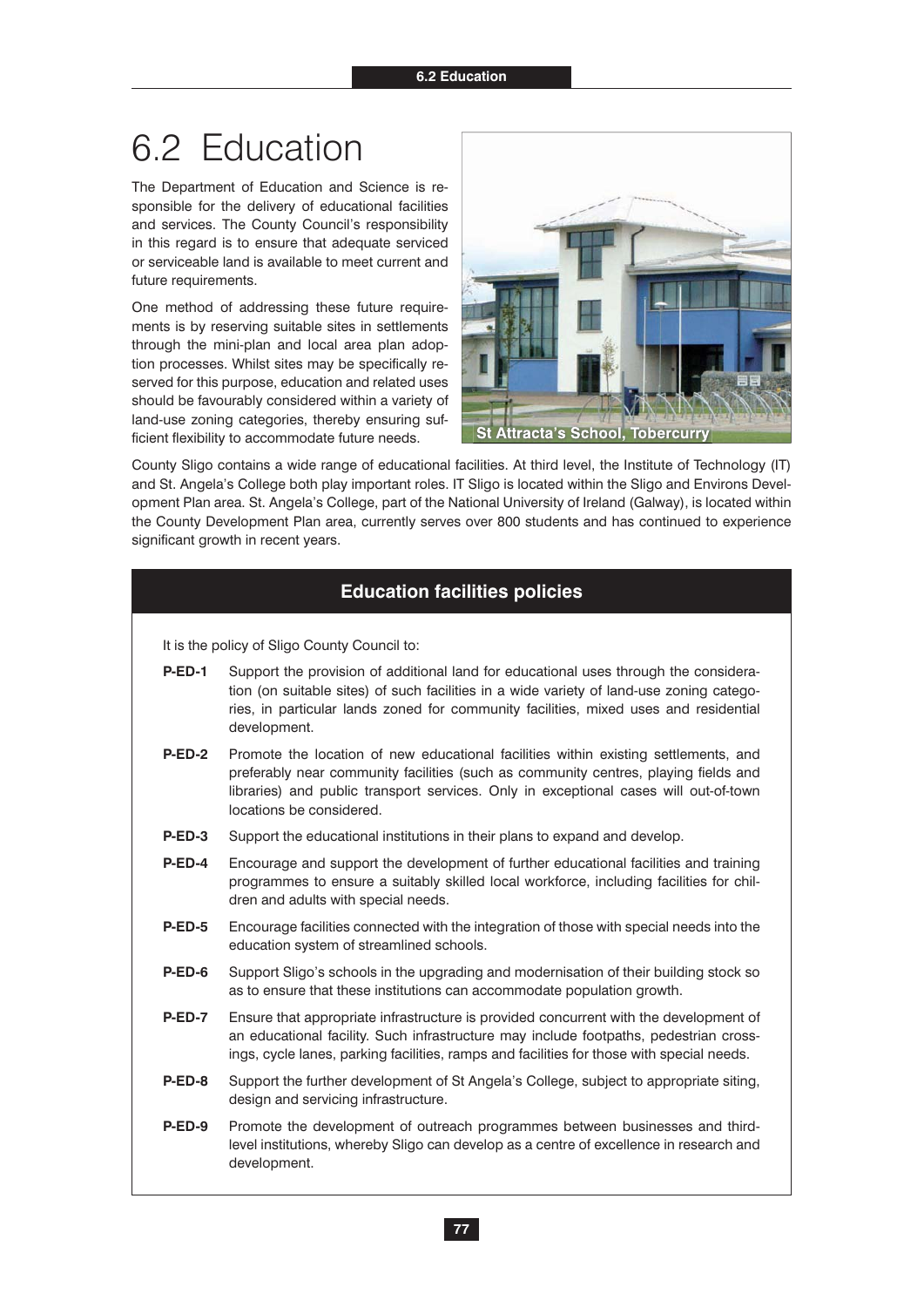# 6.3 Childcare

National policy recognises that childcare facilities are integral to economic and social wellbeing. Under Partnership 2000, an expert working group was established to develop a strategy for the development and delivery of childcare and early education services. Through this, the National Childcare Strategy 1999 was formulated, and later replaced by the National Childcare Strategy 2006-2010.

In 2001, the DoEHLG published *Childcare Facilities: Guidelines for Planning Authorities*. Sligo County Childcare Committee (SCCC), established in response to these guidelines and operating under the National Childcare Investment Programme (NCIP), prepared a strategy document entitled *Sligo County Childcare Plan 2002-2006*, which was then superseded by the *Sligo County Childcare Strategic Plan 2007-2010.* 

The *Sligo County Childcare Strategic Plan 2007-2010* includes a review of the previous plan period (2002- 2006) and notes that significant progress has been made in childcare provision. This includes a dramatic increase in the number and range of childcare facilities, along with significant improvements in terms of membership / representation, quality of service, training, information, performance review and evaluation.

A mapping exercise also identified a total of 78 childcare facilities located throughout the County. However, it was noted that private childcare provision in the south of the County is relatively poorer than in the north. This is particularly evident in disadvantaged rural areas, where childcare provision is mainly community-based.

The Strategic Plan provides a framework for the implementation of the NCIP, and incorporates the background work undertaken by SCCC in developing the plan, as well as the agreed county-level strategic goals and objectives.

The Council will consider the SCCC Strategic Plan in dealing with the future provision of childcare facilities, and will also have regard to the DoEHLG's 2001 *Childcare Facilities – Guidelines for Planning Authorities*.

### **Childcare policies**

- **P-CC-1** Work with the Sligo County Childcare Committee in the implementation of the Strategic Plan 2007–2010 and successor documents.
- **P-CC-2** Consider childcare needs in future local area plans and residential development proposals.
- **P-CC-3** Encourage the establishment of appropriate childcare facilities in suitable locations, such as village centres, areas of concentrated employment, in the vicinity of schools, adjacent to public transport corridors and /or pedestrian areas, and in larger new housing estates.
- **P-CC-4** Have regard to the DoEHLG's Childcare Facilities Guidelines for Planning Authorities (2001). In applying standards regarding the provision of childcare facilities in larger residential developments, the Planning Authorities will show flexibility by considering the provision of multi-purpose community facilities in certain cases, as appropriate.
- **P-CC-5** Support proposals that provide an improved variety of childcare services (both in terms of childcare providers, i.e. private / community, and childcare type, i.e. sessional services / full-day care), having particular regard to the deficits identified in the SCCC Strategic Plan 2007–2010.
- **P-CC-6** Optimise existing physical resources/infrastructure within the County by supporting multi-functional building use and provision, to include childcare facilities.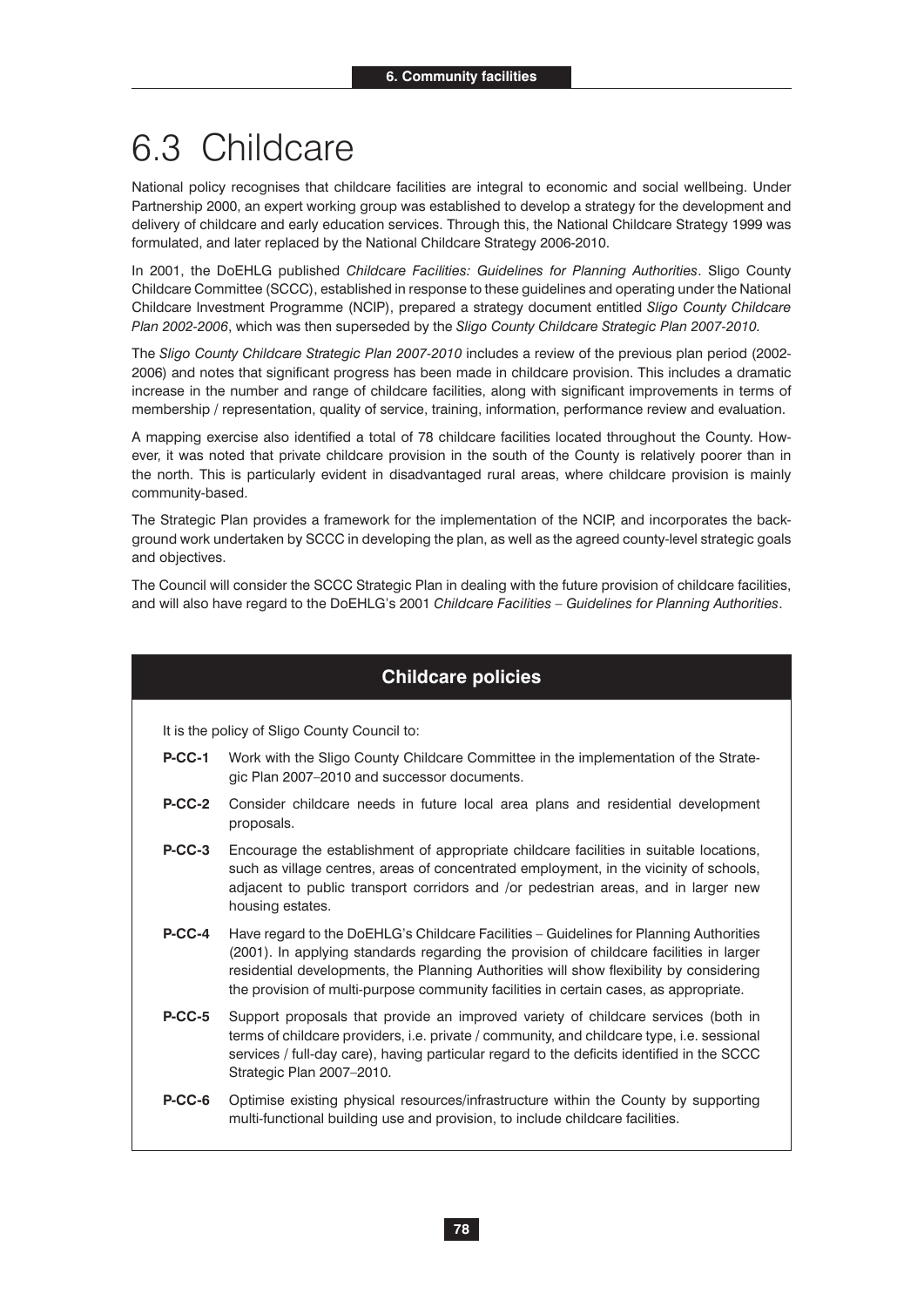# 6.4 Children's play

In line with *Ready, Steady, Play: A National Play Policy*  (National Children's Office/Department of Health and Children – NCO/DoHC, 2004), Sligo County Council recognises the importance of play in childhood and the need to maximise opportunities for play, both within the natural and built environment. The Council is committed to consulting with children and young people when developing plans for play provision, as recommended in the *National Children's Strategy: Our Children – Their Lives* (NCO/DoHC, 2000).

Together with Sligo County Development Board, the County Council has established a Local Play Advisory Forum with the dual role of developing a Play Policy and a County Play Plan. The forum consists of various departments within the County Council, external groups including the Community Forum, County Childcare Committee, the Sligo Sport and Recreation Partnership, parents' organisations and councillors. The Play Policy was adopted by SCC in 2008.

There are currently eight public playground facilities in the CDP area. There are also two fee-paying playgrounds in Enniscrone, one of which is seasonal. A significant proportion of work on these playgrounds was completed since 2005.



### **Children's play policies**

It is the policy of Sligo County Council to:

- **P-CP-1** Support the implementation of Sligo County Council's Play Policy in co-operation with the relevant community organisations and agencies.
- **P-CP-2** Seek to maximise the range of play opportunities available to children, particularly children who are marginalised or disadvantaged or who have a disability.
- **P-CP-3** Take a lead role in the development of stand-alone, outdoor play areas, subject to funding, and agree on priority areas in consultation with the County Childcare Committee.

#### **Children's play objective**

It is an objective of Sligo County Council to:

**O-CP-1** Prepare a plan for the development of play provision in the County, in conjunction with the County Development Board and in consultation with children and young people.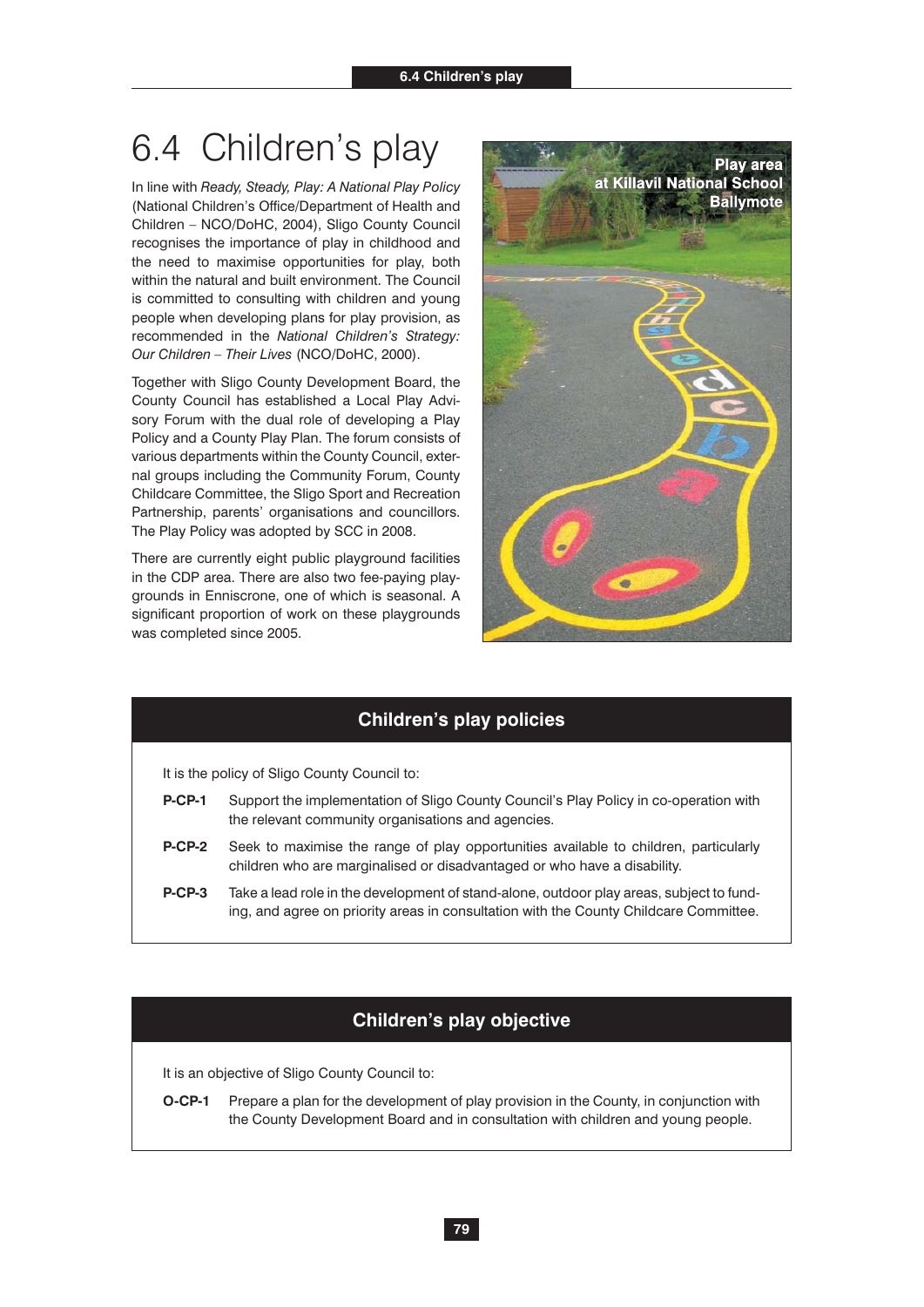# 6.5 Sports, recreation and open space

Playing fields and other open space facilities are an important resource for sport. They also make a significant contribution to informal recreation and possess amenity value. There is a need to safeguard such facilities from unacceptable development in order to continue to provide for the needs of both current users and future generations. The Council will therefore generally discourage development on, or the removal of playing fields, pitches and other recreation facilities.

Sligo has been designated as a Sports and Recreation Partnership under the Irish Sports Council's *Era for Sport* programme, which ensures that sports resources are co-ordinated at a local level. The partnership has formulated a local strategic plan for the years 2007-2012, entitled *Making Sport and Recreation a Way of Life*. Through the adoption of a clear direction and targets, the plan aims to lead the development of sport in Sligo, to increase levels of physical activity and to ensure that partnership remains strong and effective.

The Council will ensure that adequate land is zoned for the development of accessible and affordable sporting and recreational facilities, particularly for the youth, the older adults and those who are disadvantaged or marginalised.

#### **Sports, recreation and open space policies**

- **P-SRO-1** Support the aims, goals and objectives of the Sligo Sport & Recreation Partnership Strategic Plan 2007-2012, *Making Sport and Recreation a Way of Life*.
- **P-SRO-2** Preserve existing public or private recreation areas, including sports clubs, grounds, built leisure facilities and open space. If a change of use is sought, ensure that alternative recreational facilities are provided in a suitable location.
- **P-SRO-3** Facilitate shared use of sports and recreation facilities, particularly school facilities.
- **P-SRO-4** Support local sports and community groups in the development of facilities through appropriate land use zoning.
- **P-SRO-5** Ensure that all new facilities are appropriately located where they can best meet the needs of all sections of the community that they are intended to serve.
- **P-SRO-6** Encourage the provision of sports and recreation infrastructure as an integral part of new residential schemes.
- **P-SRO-7** Encourage and, if necessary, require developers to incorporate natural features such as rivers, streams, trees and tree groups into open space layouts in the planning of future developments.
- **P-SRO-8** Require the preparation and implementation of landscaping plans and open space maintenance arrangements for all proposed open spaces areas.
- **P-SRO-9** Preserve and improve access for the public to lakes, coastal, riverside, upland and other areas that have traditionally been used for outdoor recreation, subject to compliance with the requirements of the Habitats Directive.
- **P-SRO-10** Assist in developing a network of sports, recreation and open space facilities throughout the County to encourage a range of recreational and amenity activities that will cater for both active and passive needs.
- **P-SRO-11** Actively promote and protect public access to the coast and designate traditional walking routes thereto as public rights-of-way.
- **P-SRO-12** Where feasible, develop walkways/cycleways between coastal sites and green space in built-up areas.
- **P-SRO-13** Ensure that golf course development does not damage or encroach upon vulnerable dune systems and does not impinge on existing rights-of-way or walking routes.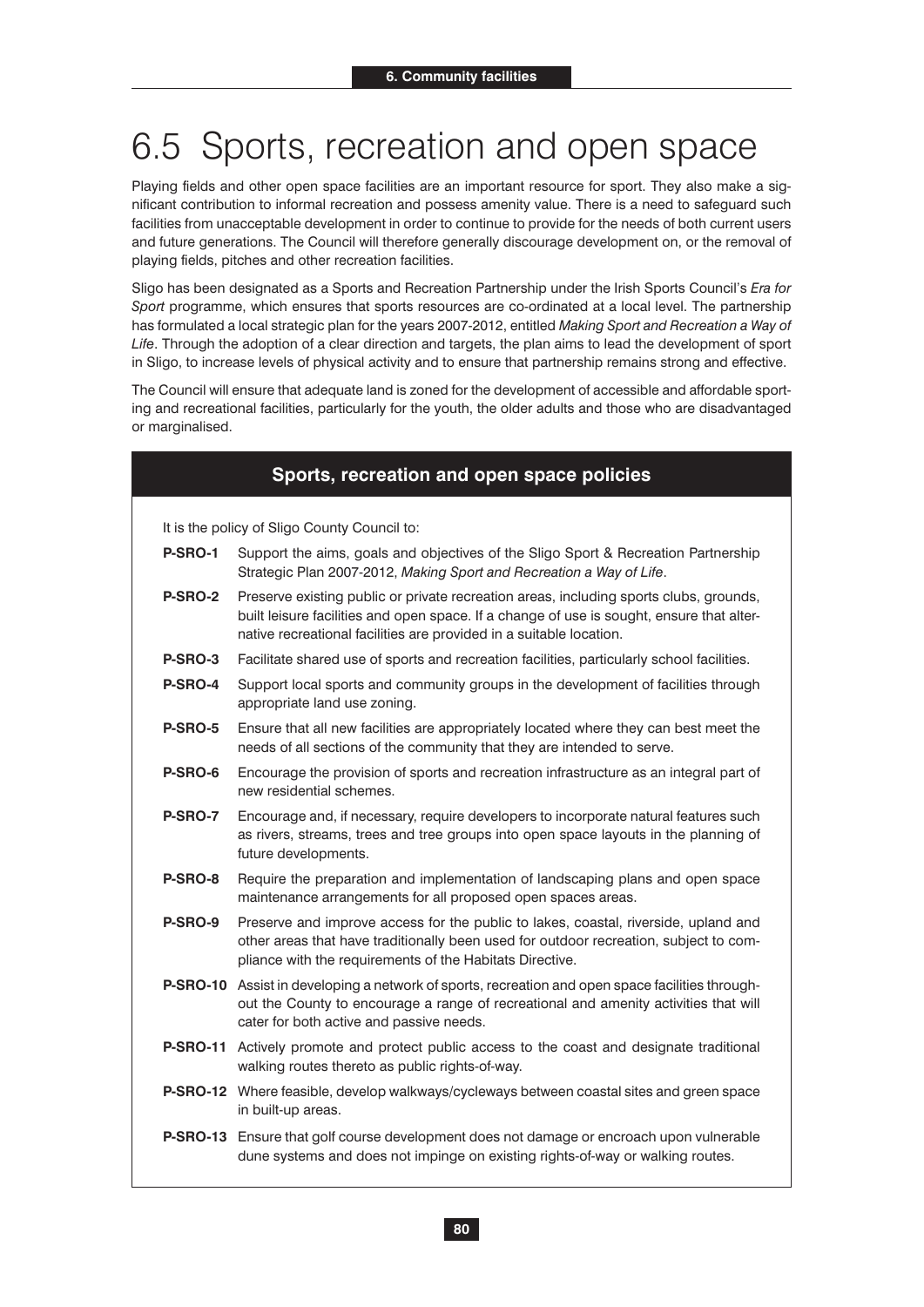

### 6.6 Healthcare facilities

The Health Service Executive for the North-West is the primary body responsible for the delivery of health and personal social services to Sligo's population. Of equal significance is the role it plays in promoting health and wellbeing.

In line with the government policy of decentralisation of healthcare facilities, certain health facilities and services are now being provided at a remove from major hospitals. Residential services for the elderly, mental health services, learning disability services and primary care services are now distributed throughout a number of settlements within County Sligo. This has improved service accessibility and has been achieved through the upgrading of existing health centres and the construction of new ones.

The provision and expansion of healthcare facilities will continue to be supported by the County Council.

### **Healthcare policies**

- **P-HC-1** Encourage the integration of health services and facilities with new and existing community facilities, where feasible.
- **P-HC-2** Promote the location of health services and care facilities within existing settlements, on sites convenient to pedestrian access and public transport.
- **P-HC-3** Support the provision of health services and facilities for people with learning disabilities and special needs.
- **P-HC-4** Accommodate the provision of accessible care facilities throughout the County to cater for the specific needs of the elderly and those of young people.
- **P-HC-5** Support existing healthcare facilities in their plans to develop and expand.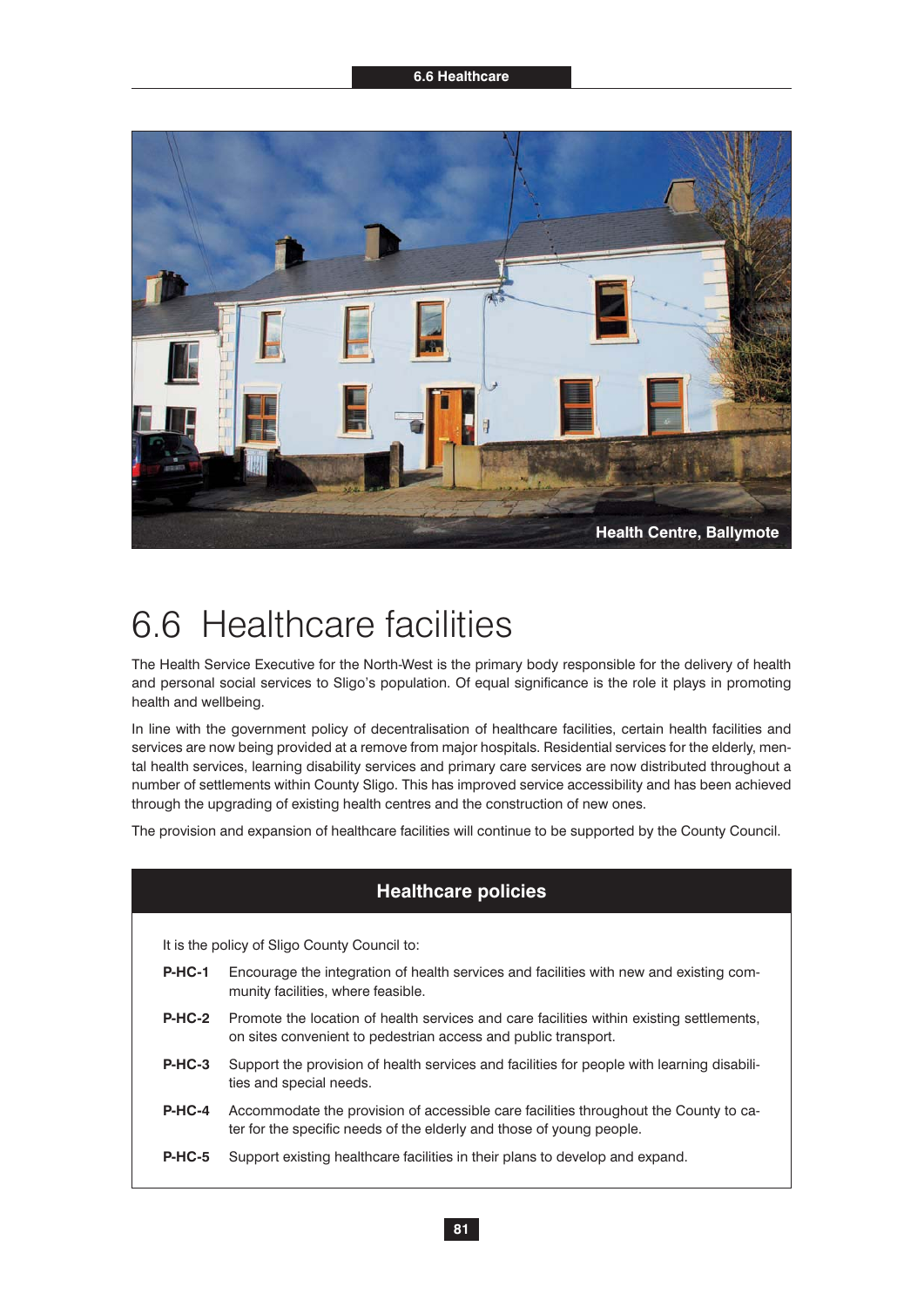

### 6.7 Burial grounds

Sligo County Council is responsible for the acquisition of land for the provision of burial grounds, for undertaking any necessary works on these lands and for delineating burial plots.

Following a survey of all burial grounds carried out in 2005, a Burial Grounds Policy 2006-2010 has been adopted. The policy identifies ten burial grounds in need of urgent action and sets out a programme of works aimed at addressing these concerns. Whilst some projects have been successfully completed, the Council will continue to monitor and review requirements in this regard.

A revised policy, which incorporates the National Monuments (Amendment) Act 2004, has also been formulated. The policy highlights the fact that 48 of the 64 burial grounds in the county are designated National Monuments and, as such, require appropriate consultation and consents prior to carrying out any works on site.

#### **Burial grounds policies**

- **P-BG-1** Provide or assist in the provision of new burial grounds and extensions to existing burial grounds, by reserving sufficient land in suitable locations.
- **P-BG-2** Encourage the development of burial grounds to take account of cremation and 'green lawn' principles, to promote more efficient use of land and to facilitate maintenance.
- **P-BG-3** Promote the establishing of burial ground committees and assist them in the appropriate maintenance and management of burial grounds.
- **P-BG-4** Ensure that appropriate archaeological assessment is carried out in relation to any works to burial grounds which are designated National Monuments, in accordance with the requirements of the National Monuments (Amendment) Act 2004.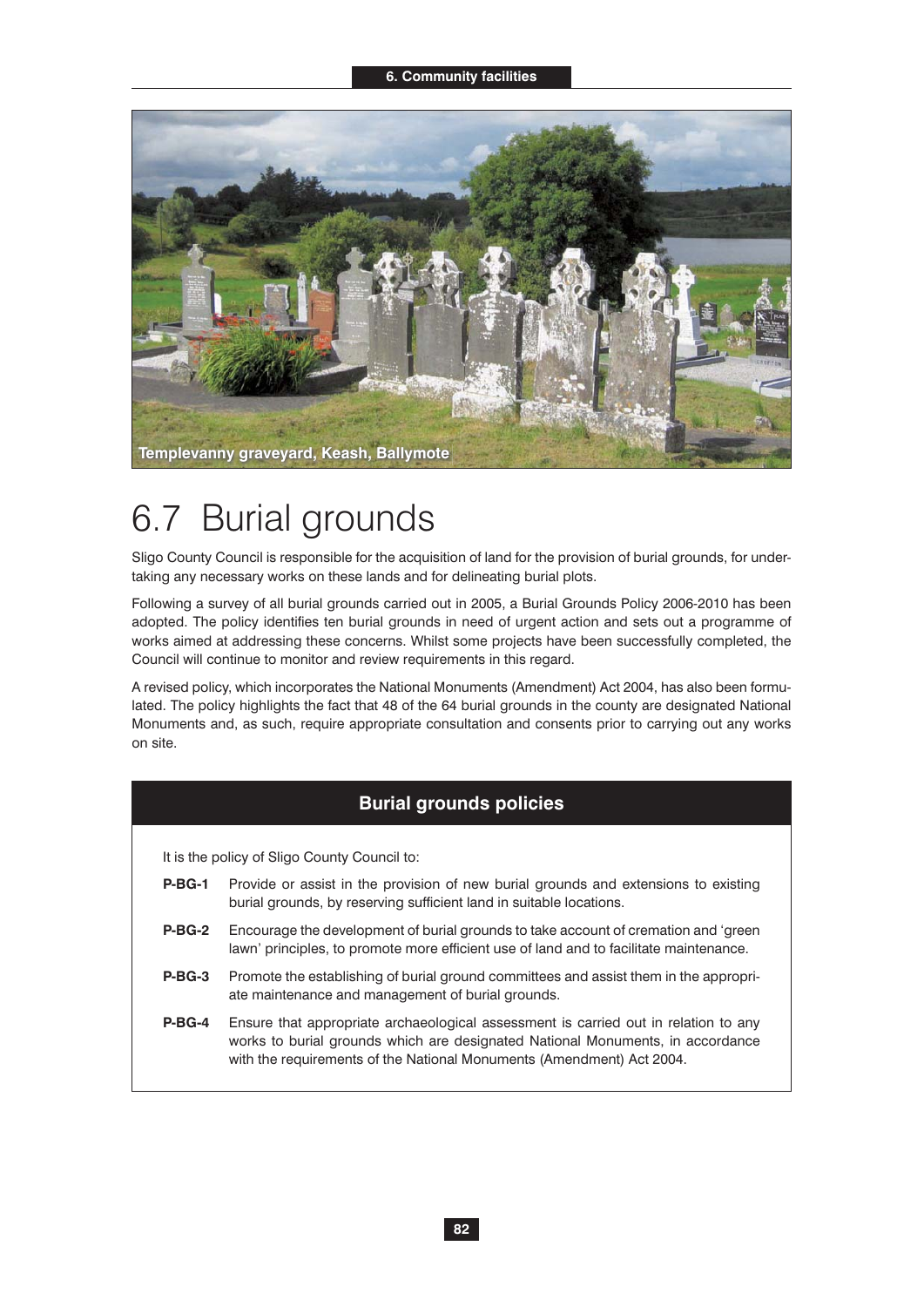### 6.8 Arts and cultural facilities

Sligo County Council supports and promotes opportunities for everyone to participate in the cultural life of the county by facilitating the provision of well-managed, sustainable cultural infrastructure, suitable for all ages, and by adopting a flexible approach to the incorporation of cultural facilities in the development or refurbishment of community facilities.

Public art is commissioned and co-ordinated by the Public Art Officer (Sligo Arts Service) and carried out in line with the Council's public art policy and the aims and objectives of its public art programme.

#### **Arts and cultural facilities policies**

- **P-AC-1** Encourage and assist in the development of the arts and to support the ongoing development of cultural infrastructure throughout the County.
- **P-AC-2** Continue to enhance the public domain by encouraging the provision of public art, both temporary and permanent, across all art forms and artistic disciplines, in towns, villages and new residential developments through the government-supported *Per Cent For Art* scheme.